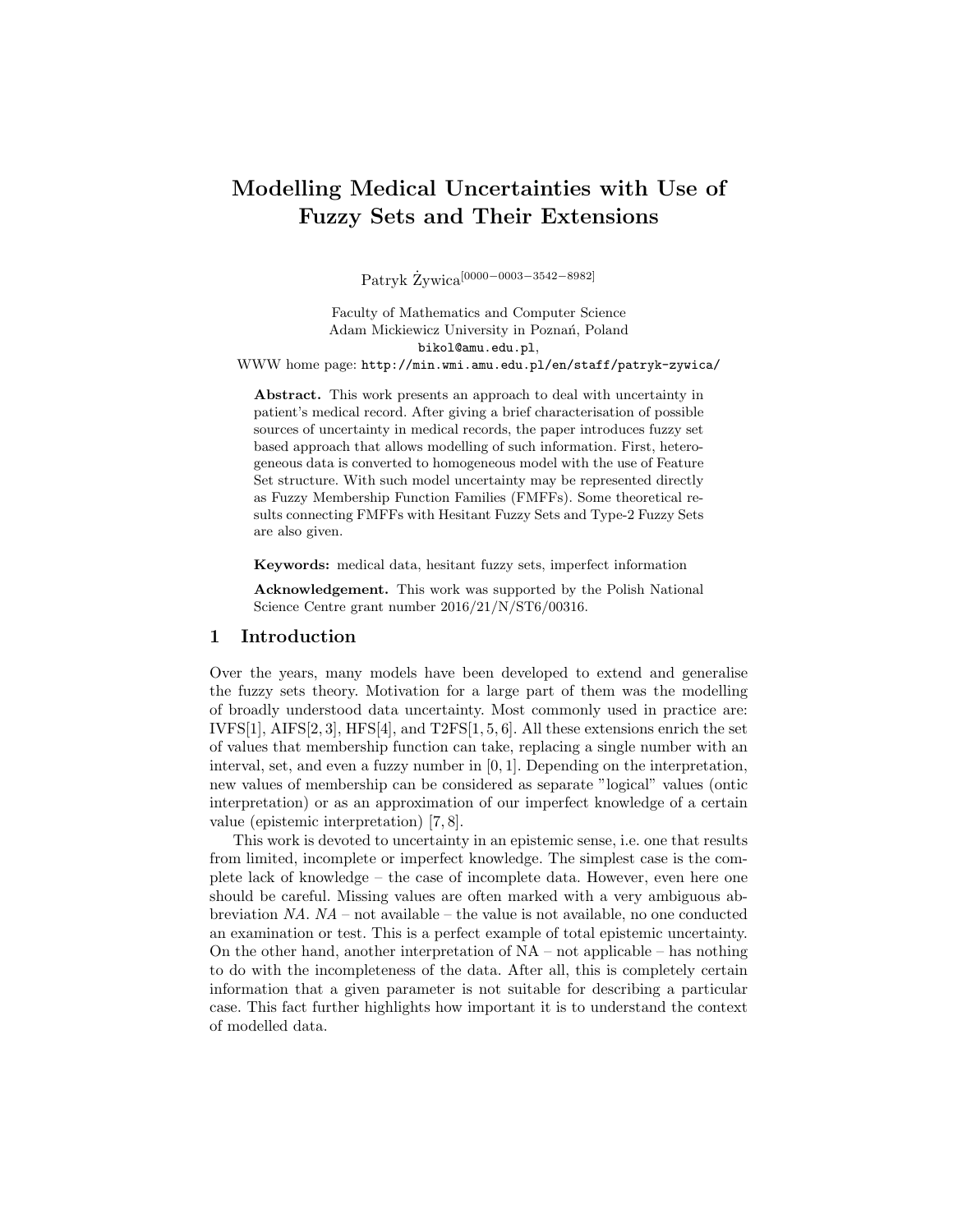The primary objective of this paper is to describe how one can use fuzzy sets for patient record modelling. The two main problems will be addressed. The first involves the process of transforming heterogeneous medical data into a fuzzy set with clearly defined semantics. The second concerns the modelling of epistemic uncertainty.

The rest of the paper is organised as follows. Section 2 gives some background information about fuzzy sets and their extensions. The third section covers the issue of medical data normalisation. Section 4 deals with uncertainty model for medical data. The concept of Fuzzy Membership Function Family (FMFF) is defined and some theoretical results connecting it with Hesitant Fuzzy Sets and Type-2 Fuzzy Sets are given. Finally, in Section 5 some conclusions and areas for further research are given.

### 2 Definitions

Let  $U = \{x_1, x_2, \dots\}$  be a crisp, at most countable universal set. A mapping  $A: U \to [0,1]$  is called a fuzzy set in U. For each i, the value  $A(x_i)$  ( $a_i$  for short) represents the membership grade of  $x_i$  in A. Let  $\mathcal{FS}(U)$  be the family of all fuzzy sets in U.

Interval-valued fuzzy set theory, which is a special case of Type–2 Fuzzy Set (T2FS) theory, was introduced by Zadeh [1]. Let  $\mathcal I$  be the set of all closed subintervals of [0, 1]. A mapping  $\hat{A}: X \to \mathcal{I}$  is called an Interval-Valued Fuzzy Set. For each  $1 \leq i \leq n$ , the value  $\hat{A}(x_i) = [\underline{A}(x_i), \overline{A}(x_i)] \in \mathcal{I}$  represents the membership of an element  $x_i$  in  $\hat{A}$ . Usually  $\underline{A}$  and  $\overline{A}$  are called the lower and upper membership functions of A respectively. In epistemic approach, interval  $\tilde{A}(x_i)$  is understood to contain the true membership degree of  $x_i$  in some incompletely known fuzzy set A represented by  $\hat{A}$ . We denote the set of all interval-valued fuzzy sets in U by  $\mathcal{IVFS}(U)$ .

In 2010, Torra defined Hesitant Fuzzy Sets (HFS, [4]). They perfectly combine the simplicity of IVFS and the ability to model very complex data provided by Type–2 Fuzzy Sets [9]. The important fact about Hesitant Fuzzy Sets is that they were created with the aim of representing the uncertain, epistemic data. A Hesitant Fuzzy Set is a mapping  $A^H: X \to 2^{[0,1]}$ . It is worth noting that this is an equivalent concept to the notion of Set-Valued Fuzzy Sets [9, 10]. Type–2 Fuzzy Sets were proposed by Zadeh in 1971 [11]. They generalise most of the known extensions of fuzzy sets. A T2FS is defined as a mapping  $A: X \to \mathcal{FS}([0,1])$ .

## 3 Modelling medical data as fuzzy membership function

In applications such as classification or decision support, it is often required that individual instances (patients) should be represented as homogeneous real vectors. Given the wide variety of data types encountered in the patient record, direct conversion / normalisation of data can lead to some anomalies. In this section we will present a procedure for converting heterogeneous medical data into a homogeneous model that allow to preserve full semantics of data.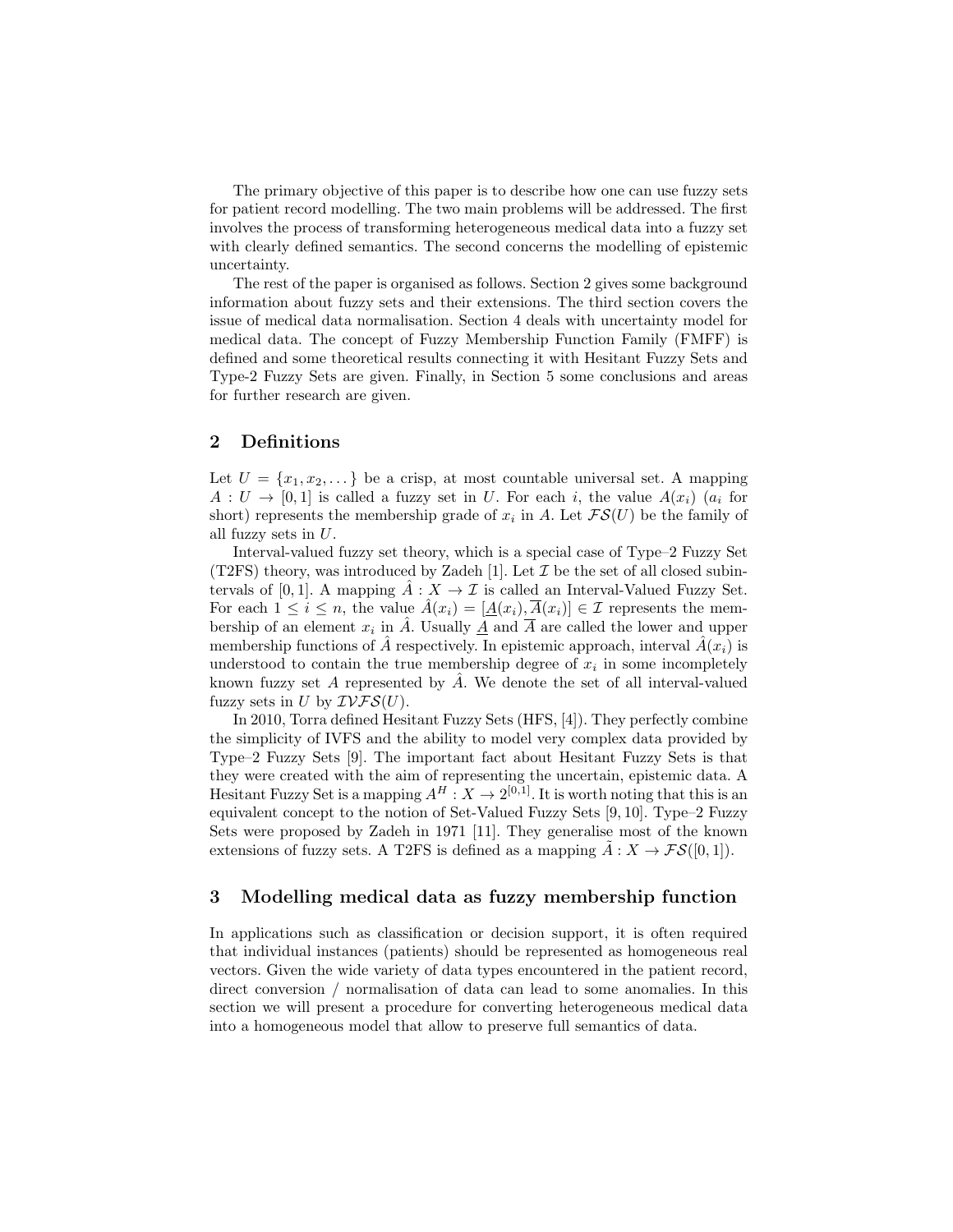| No             | Age | Gender | Tumor in<br>family | WBC    | assessment      | Qualitative Quantitative<br>assessment |
|----------------|-----|--------|--------------------|--------|-----------------|----------------------------------------|
|                | 38  | F      | yes                | 2817.3 | 1/brown         | $2/$ medium                            |
| $\overline{2}$ | 18  | F      | $\mathbf{n}$       | 2181.8 | $3/b$ lue       | $4/very$ high                          |
| 3              | 64  | F      | no                 | 8611.3 | $4$ /yellow     | $1/$ low                               |
|                | 40  | F      | yes                | 3017.1 | $2/\text{grey}$ | $2/$ medium                            |

Table 1. Sample medical data represented with original values.

Table 2. Data from Table 1 after min/max normalisation.

| No             | Age  | Gender | Tumor in<br>family | WBC   | assessment | Qualitative Quantitative<br>assessment |
|----------------|------|--------|--------------------|-------|------------|----------------------------------------|
|                | 0.38 |        |                    | 0.282 | 0.0        | 0.333                                  |
| $\overline{2}$ | 0.18 |        |                    | 0.218 | 0.667      |                                        |
| 3              | 0.64 |        |                    | 0.861 | 1.0        |                                        |
| $\overline{4}$ | 0.40 |        |                    | 0.302 | 0.333      | 0.333                                  |

#### 3.1 Data normalisation and fuzzy sets

Let start with the example data presented in Table 1. The simplest methods of transforming these data are min/max normalisation and standardisation. Table 2 shows the results of the min/max normalisation.

Many researchers (including the author of this work [12, 13]) have tried to treat these vectors as fuzzy sets. This is a convenient approach because there are many useful tools in the field of Fuzzy Logic such as similarity measures or rule based models. This approach leads to the following fuzzy sets in the universal set  $U = \{ \text{age}, \text{gender}, \text{in family}, \text{WBC}, \text{qualitative}, \text{quantitative} \}.$ 

$$
A_1 = {}^{0.38}/_{\text{age}} + {}^{1}/_{\text{gender}} + {}^{1}/_{\text{in family}} + {}^{0.282}/_{\text{WBC}} + {}^{0}/_{\text{qualitative}} + {}^{0.333}/_{\text{quantitative}}.
$$
 (1)

This design is correct (at least formally). In addition, through the use of appropriate methods, it is possible to achieve very good results, for example, in supporting medical diagnosis [12, 14].

But can  $A_1$  be called a (fuzzy) set? What would it contain? It turns out that the interpretation of such fuzzy set is difficult to determine. Of course, according to the characteristics given in the classic work of Dubois and Prade [15], we are dealing here with the "degree of similarity" semantics. However, to be able to interpret the degrees of membership as the similarity, a reference point (prototype) is required. Was it determined in this case? Certainly not explicitly. For some attributes, definition of the "prototype" is a simple task: age – old person; WBC – high serum level; quantitative assessment – very high. The most difficult part is to determine prototype for the qualitative assessment, and it is an attribute type that most often cause problems. Choosing the highest value (4/yellow) as a prototype is as unjustified as any other. There is no naturally defined order between the values. It can not be said that 2/green is somehow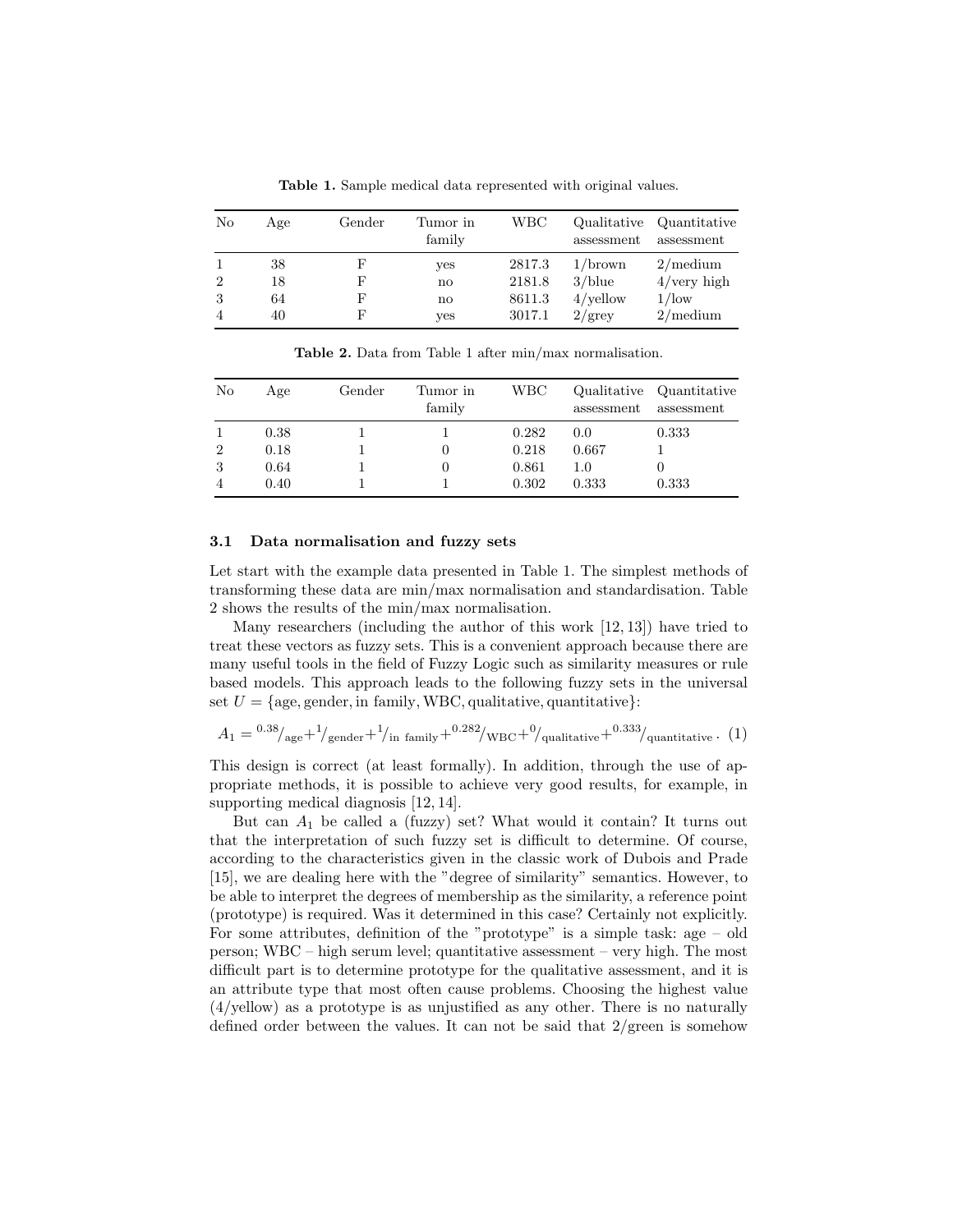

Fig. 1. Linguistic variables used to define feature set for data from previous subsection.

similar to 4/yellow, since they are not related to each other and cannot be compared.

In this section a method of data normalisation will be given, which in particular:

- allows to specify a clear semantics of a (fuzzy) set for a patient representation,
- describes how to deal with different types of data in order to preserve their interpretation,
- can be easily extended to model the uncertainty.

#### 3.2 Proposed approach to normalisation

The basic idea is to represent each instance (the patient) as a fuzzy set. For this purpose, the concept of feature set will be introduced. Each instance is described by a fuzzy set of features that it has. The feature set itself is defined in terms of the mappings from any number  $(k)$  of attributes to a single feature  $f_i: \mathbb{R}^k \to [0, 1]$ . Each such mapping should also give clear description of the new feature meaning. In this paper we will present simple approach where each term of linguistic variable defines new mapping. Interpretations of terms for linguistic variables for the data from the previous example are shown on Fig. 1.

Particular attention should be paid to the attribute "qualitative assessment". The corresponding linguistic variable has 4 terms, one for each value. In this situation, the fuzzy set representing the patient will contain 4 four features for one attribute. Moreover, each of these features can have a different level of membership, symbolically indicated by the dashed line in the graph. Whether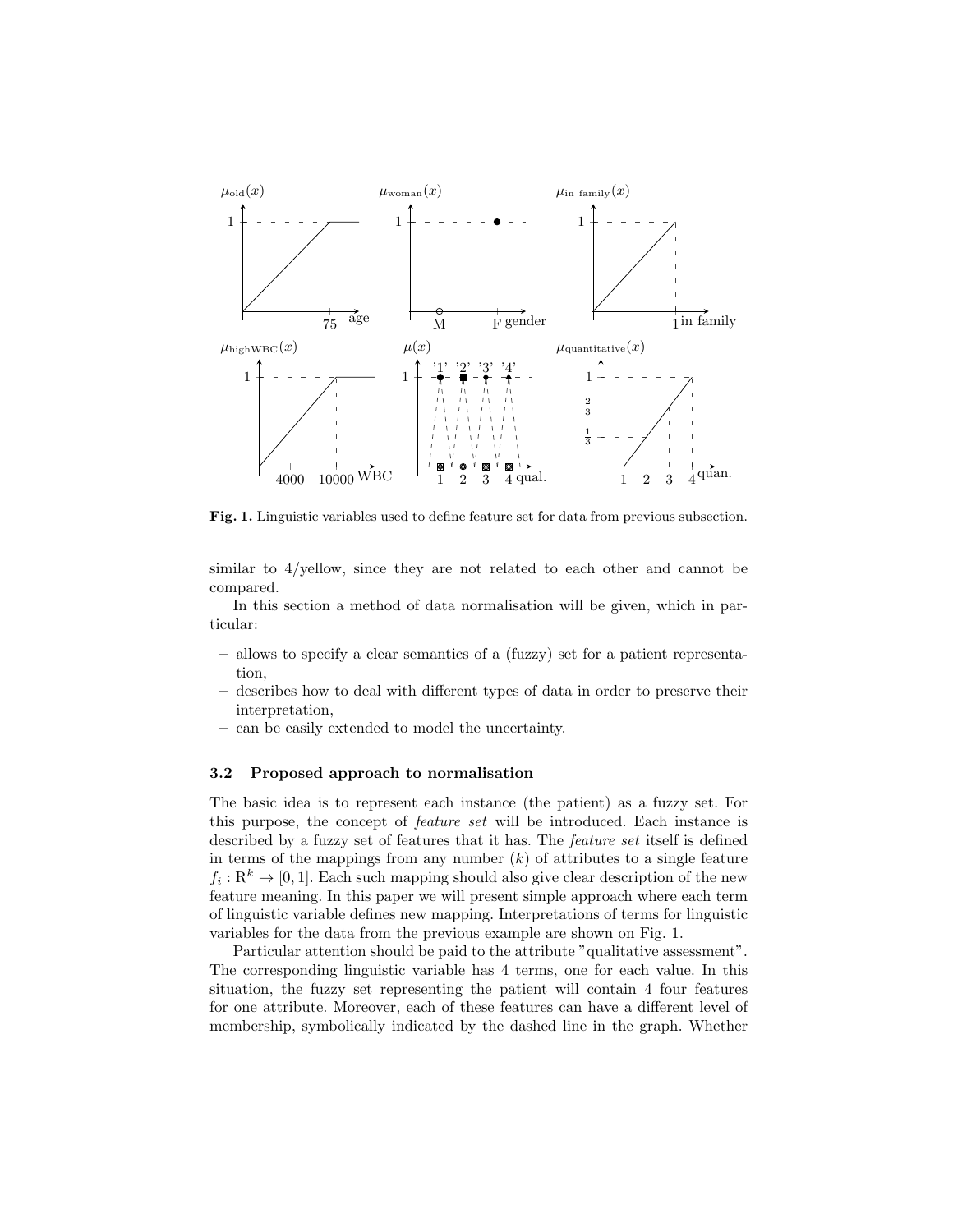

Fig. 2. Alternative definition of linguistic variable for WBC attribute.

a given attribute, and later a feature allows partial membership depends only on the semantics of the attribute (e.g. gender where a partial membership to "women" feature is rather difficult to interpret).

Also for numerical attributes, conversion to features using the linguistic variable brings some certain advantages. In addition to clearly defining the meaning of membership degree, we also get the possibility of a more advanced, but still easy to interpret, transformation of numerical values. For example, for a WBC attribute the medically recognised norm is 4000-10000. Hence, instead of defining a feature as "high", you can specify the "normal" feature, as shown in the Fig. 2. Although it's just a small change, experience shows that it can significantly affect model quality, especially when we are limited to simple models such as regression [16, 17]. In addition, the medical norm, rather than embedded into the decision model, is explicitly included in the data model, which in some applications can be very useful.

What will be the fuzzy representation of patients from the previous subsection? First, the universal set is now a set of all features in feature set. Membership values are now calculated with respect to each term interpretation. The patient record is represented by the following fuzzy set:

$$
P_1 = {}^{0.5}/_{\text{old}} + {}^{1}/_{\text{woman}} + {}^{1}/_{\text{in family}} + {}^{0.28}/_{\text{high WBC}} + {}^{1}/_{1/\text{brown}} + {}^{0.33}/_{\text{quantitative}}.
$$
 (2)

Apparently little has changed compared to (1). Referring to the three semantics of a fuzzy set, we are still in the "degree of similarity" semantics. However, now  $P_1$  can certainly be called a fuzzy set. It is a set of features possessed by the first patient. Answer to the question whether  $a \in P_1$  has simple interpretation and tells whether and to what extent a feature  $a$  describes the specific medical case. All membership degrees, regardless of the data type of the corresponding attribute, now have a uniform and clearly defined interpretation.

However, the greatest advantage of this data model, is the ability to directly model incomplete and, more generally, uncertain data. The proposed data uncertainty model will be formalised in the next section. The aim of the following discussion is to show that an adequate data model can considerably simplify modelling of the uncertainty.

The benefits of using the feature set based model for the representation of incomplete data will be presented on the examples of attributes from the begin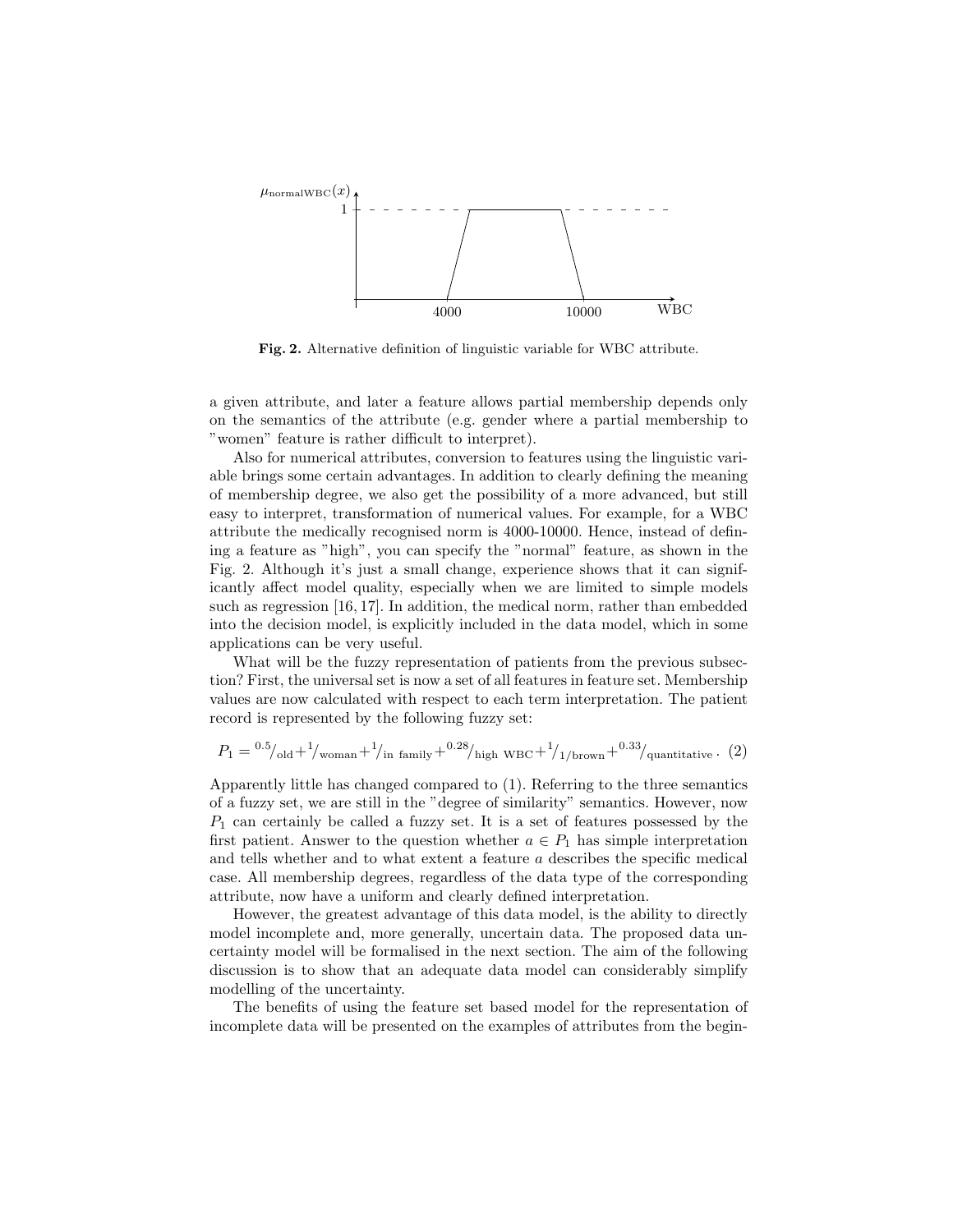ning of the section. It will be compared to the classical min/max normalisation. Singleton notation will be used, where membership value depending on the situation may be modelled by number, interval or arbitrary set which corresponds to the normal, interval and hesitant fuzzy sets.

Lack of knowledge of the patient's age may occur for elderly patients whose documentation is missing, and getting information from them is not possible. For example, if a patient was born before 1939, then in the new model, thanks to the use of non-linear normalisation with the use of the linguistic variable we have  $\frac{1}{\text{old}}$ . With min/max normalisation, it would be necessary to use the interval membership degree  $[0.79,1]$ <sub>age</sub>. The uncertainty for the gender attribute may result from the refusal to provide information. In our model, this means that the "woman" feature can simultaneously belong and not belong to the feature set. Hence, we get  $\{0,1\}'$  woman. Because for this feature there is no sense of partial membership, we use a two-element set instead of interval. In the classic partial includes largely, we use a the same model  $\{0,1\}/\text{gender}$ . In the case of cancer in the family, the patient can know only the immediate family, or part of it. For example, if it is known that the cancer did not occurred in parents and the distant family is unknown, then such situation can be modelled in both approaches as  $^{[0,0.8]}/_{\rm in~family}.$ 

The most interesting, however, is the case of qualitative assessment (in the example of eye colour), where modelling of some uncertainty variants posed problems. Suppose that the only thing that is known about eye colour is that they are not 3/blue. In the original model we get  $\{0,0.33,1\}$  qualitative. However, such a degree of membership can not be easily converted to interval, which makes it impossible to use simple modelling using for example IVFS. Thanks to new normalisation scheme we have 4 features which allows us to use following representation  ${}^{[0,1]}/_{1/\text{brown}} + {}^{[0,1]}/_{2/\text{grey}} + {}^{[0,1]}/_{4/\text{yellow}}$ . Therefore, the same knowledge was successfully modelled using only intervals. What if the doctor evaluating a given parameter is leaning towards option 1/brown but does not exclude 4/yellow? Unfortunately, this information can not be reproduced in the classic model, where at most we can write  ${0,1}$ /<sub>qualitative</sub> (solution using T2FS is possible, although is not feasible here). Thanks to the introduction of feature set, we have  $\frac{[0,0.75]}{1/\text{brown}} + \frac{[0,0.25]}{4/\text{yellow}}$ 

### 3.3 Evaluation

Evaluation was based on test dataset from recent research on application of aggregation operators to incomplete data classification [18]. Original study group consists of 388 patients diagnosed and treated for ovarian tumor in the Division of Gynecological Surgery, Poznan University of Medical Sciences, between 2005 and 2015. Among them, 61% were diagnosed with a benign tumor and 39% with a malignant one. Moreover, 56% of the patients had no missing values in the attributes required by diagnostic models, 40% had a percentage of missing values in the range  $(0\%, 50\%)$ , and the remainder had more than 50% missing values. The test set consists of patients with real missing data and some proportion of patients with a complete set of features. As a result, the test set consisted of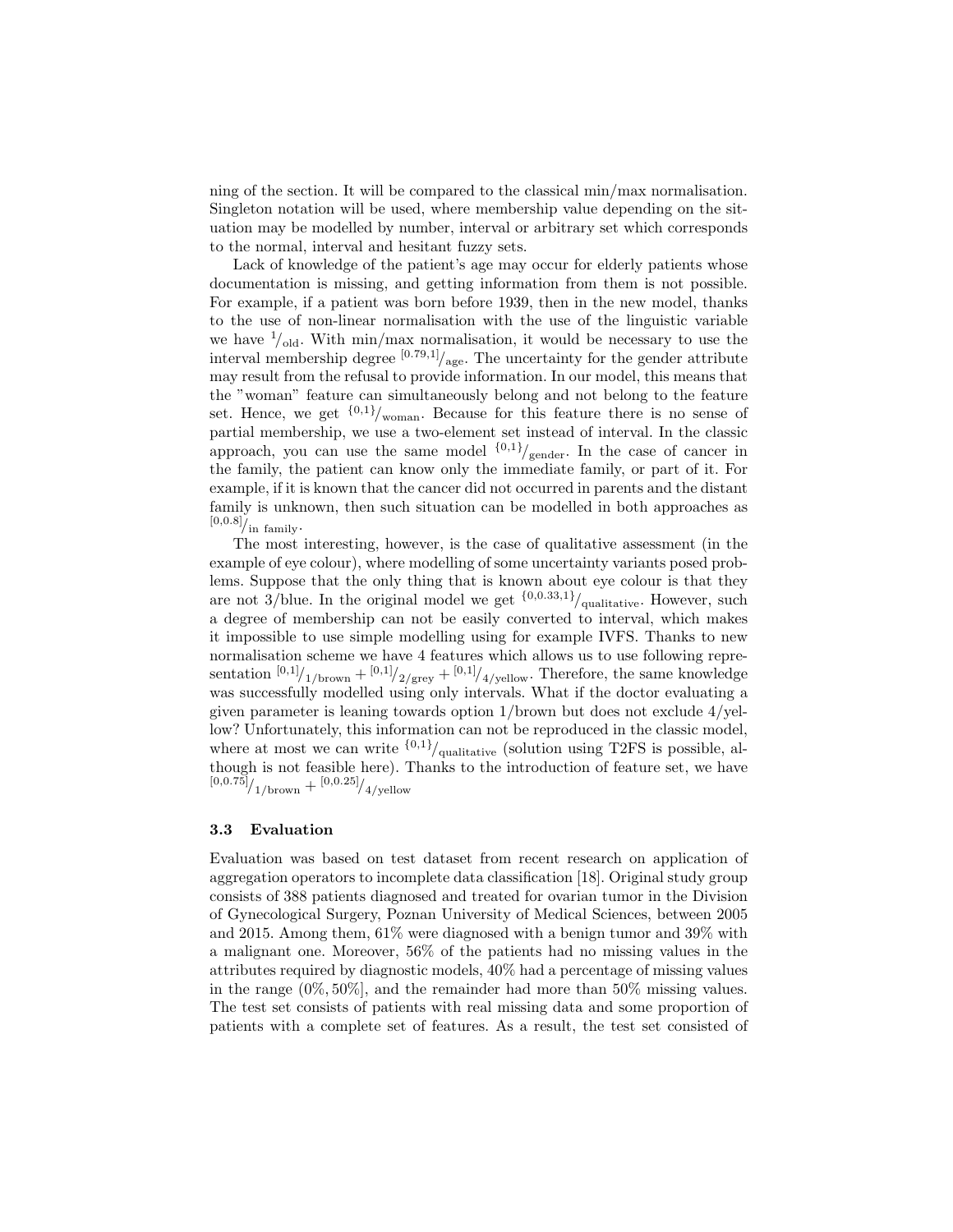

Fig. 3. Total cost of classification based on data normalised using some variant of min/max (original research) and using proposed approach. The lower the value the better classification is. Models A, B and C are selected best models form original research.

175 patients. Patients with more than 50% missing values were excluded from the study. The results from [19] are reproduced and compared with the same classification scheme applied to data normalised using proposed approach. For more information regarding dataset we refer the reader to original papers [18–20].

Performance of classification based on data normalised using some variant of min/max (original research) and using proposed approach are presented in Fig. 3. Total cost method was used to measure model performance since accuracy does not fit the medical diagnosis problem. They show that change of normalisation scheme may give slight improvement in overall classification cost. The main reason of this improvement is proper handling of qualitative attributes.

# 4 Families of fuzzy membership functions

The previous section shows that the patient's medical record can be reliably and unambiguously modelled while still preserving the semantics of the fuzzy set. It was also presented that it may have positive impact on modelling of incompleteness and uncertainty. Although the examples presented here will relate to medical issues, the model and results of this section are generic to any fuzzy set, regardless of interpretation.

### 4.1 Motivation

In this subsection, two example problems will be presented. They aim is to show that classic approaches to uncertainty modelling based on fuzzy sets may not be sufficient to fully take into account all available knowledge. First example shows that interval representation of uncertainty, though effective, is not sufficient to fully reflect the real data. Second one presents situation where some information is lost during conversion to fuzzy based representation.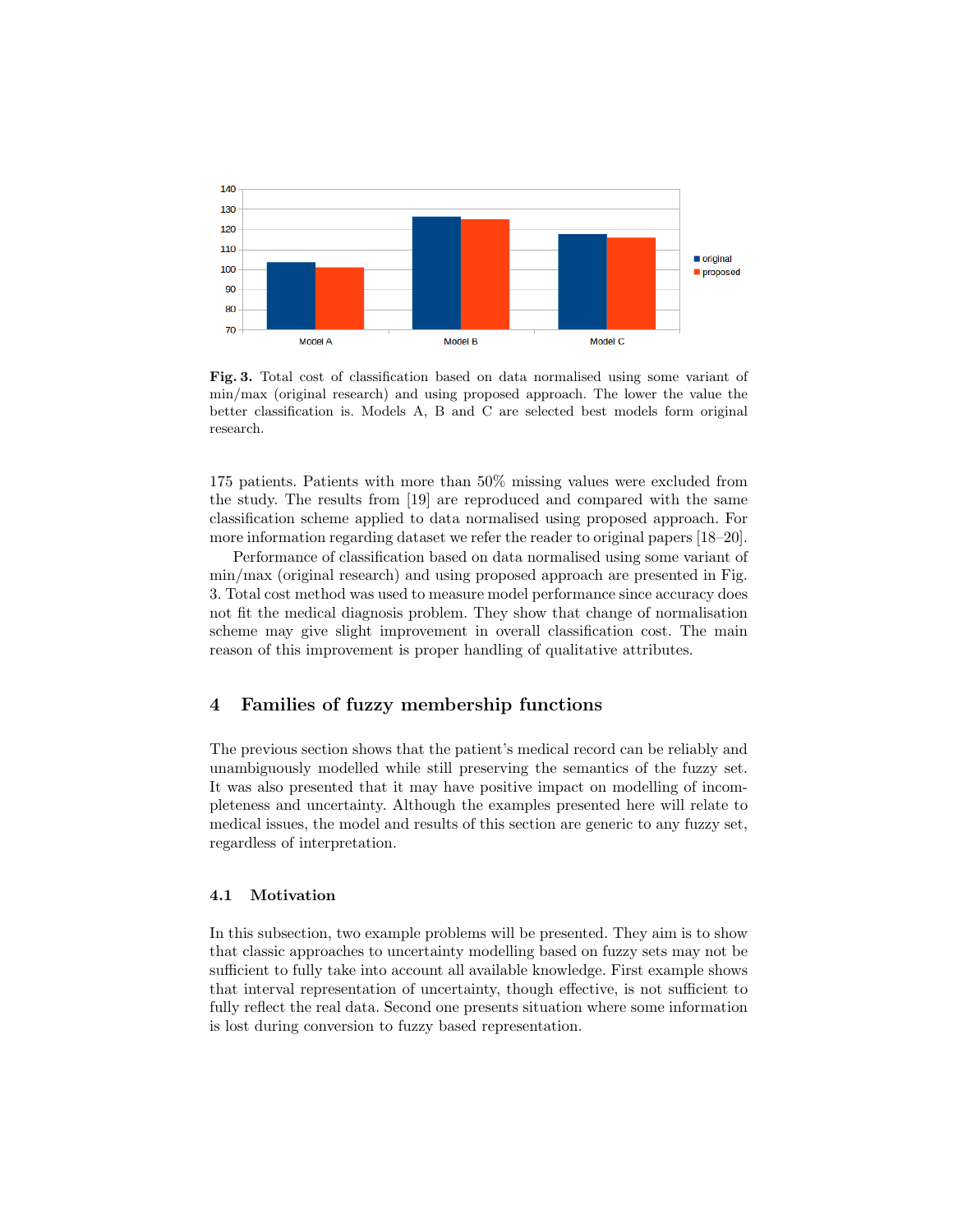

Fig. 4. Drawing of ovaries from Example 1 along with their interval representations.

Example 1. Figure 4 presents drawings of ovaries, which in actual medical practise are obtained with the help of ultrasound. Among the many features evaluated by a physician, very interesting is the case of papillary projections and septum. Drawings I and II show an average size papillary projection and total septum, respectively (along with interval representation below). Sometimes the septum is not yet completely developed which has been depicted in the third drawing. The fourth drawing shows a situation where you can not explicitly qualify whether we are dealing with a large papillary projection and the lack of septum (red, dotted line), or maybe it is a small papillary projection and almost full septum (blue, dashed line). The inability to distinguish between these two situations arises only from lack of knowledge (the impossibility of observing the ovary from the other side). As can be seen interval representation is not sufficient to cover both situations in one data description (it is necessary to assign two disjoint intervals). This example shows the limitations of interval representation of incomplete data, indicating a real need for more general formalism with greater power of expression such as HFS.

Example 2. Let assume we have information on the volume of tumor calculated as  $V = \gamma abc$ . Unfortunately, some diagnostic models use a combination of the two largest dimensions of the tumor  $M = \alpha a + \beta b$ . For simplicity, we can assume that  $\alpha = \beta = \gamma = 1$  and that  $a, b, c > 1$ .

Let for a certain patient  $V = 200$ mm<sup>2</sup>. Representing the three dimensions of the tumor as intervals we get  $a = [1, 200], b = [1, 200]$  and  $c = [1, 200]$ . Calculating the model using interval arithmetic we get  $M = [2, 400]$ .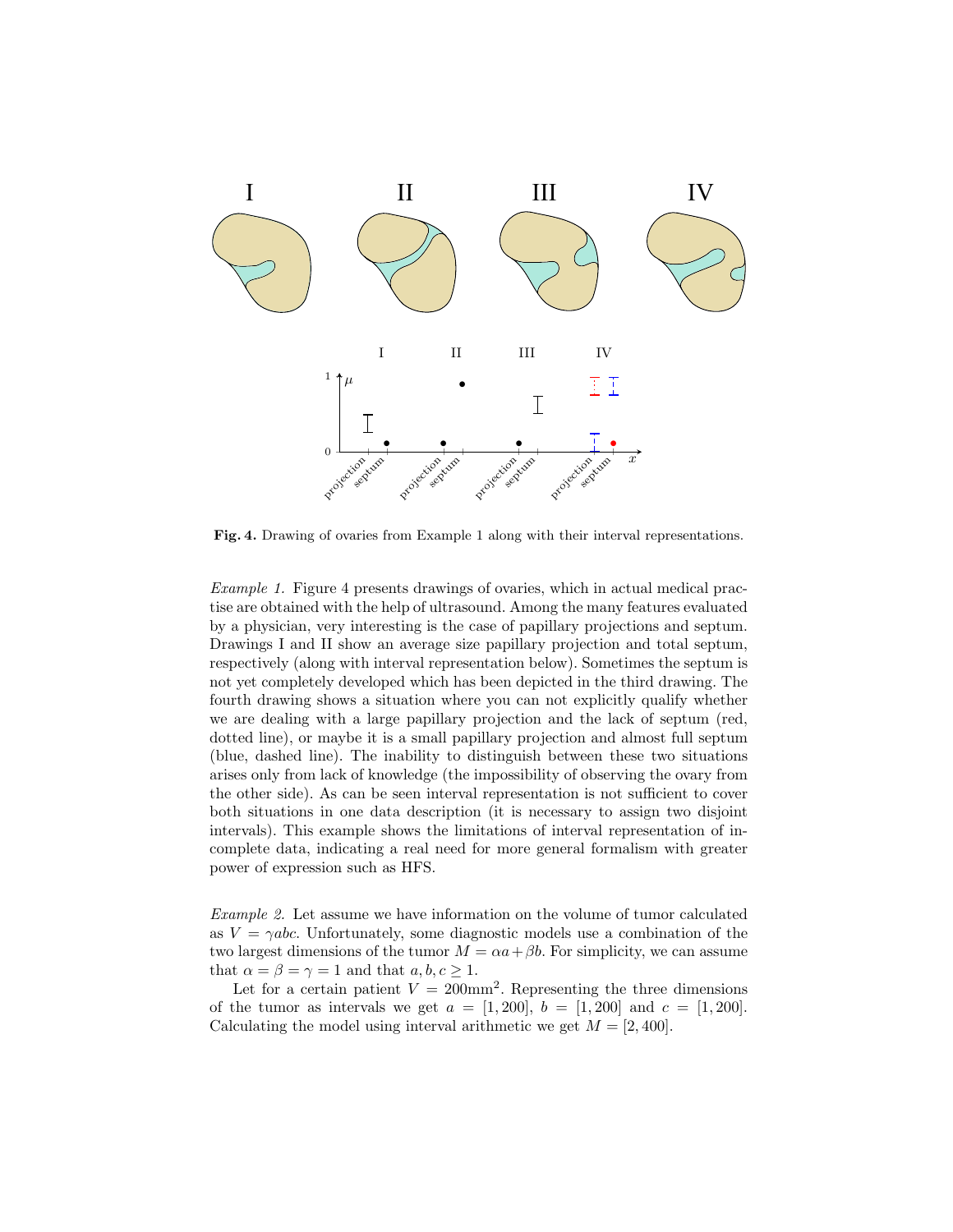The same data, however, can be better represented by the use of appropriate set-based approach  $\mathcal{A} = \{(a, b, c) : abc = 200, a \ge b \ge c\}$ . The M model with such a knowledge representation gives:

$$
M' = M(\mathcal{A}) = \{ M(a, b) : (a, b, c) \in \mathcal{A} \} \approx [11.696, 201].
$$
 (3)

It is easy to see that the resulting model values are much more specific and  $M' \subset M$ .

Using interval representation and arithmetic we lose some important information. This knowledge is given in the form of dependencies between several membership degrees, and therefore can not be represented using three independent intervals.

### 4.2 Proposed approach to uncertainty modelling

This subsection will present a new approach to uncertainty modelling. During its design, it was assumed that it should be as simple as possible and based on fuzzy sets, and most importantly allow for modelling the situations presented in Examples 1 and 2. For the purposes of modelling medical data, we can narrow the discussion to the situation in which the universal set  $U$  is at most countable. Then,  $\mathcal{FS}(U)$  can be treated as a subset of  $\mathbb{R}^n$  or  $l^{\infty}$ .

Any closed subset  $A$  of  $FS(U)$  will be called Fuzzy Membership Function Family (FMFF). Most known extensions of fuzzy sets can be fully accurately represented using FMFF. For example, interval–valued fuzzy set  $\vec{A}$  corresponds to the following FMFF

$$
\mathcal{A} = \left\{ A \in \mathcal{FS}(U) : \forall_{x \in U} \quad \underline{A}(x) \le A(x) \le \overline{A}(x) \right\}.
$$
 (4)

This approach is largely inspired by the Mendel representation theorem and his Wavy-Slice representation [21, 22]. Referring to this theory for the above IVFS we have  $\mathcal{A} = \text{FOU}(\hat{A})$ .

Returning to the examples from the previous subsection, one can see that both situations can be directly modelled using FMFF.

Example 3 (Solution to Example 1). The situation shown in Fig. 4 IV can be represented by the following FMFF

$$
\mathcal{A}_{\text{IV}} = \left\{ \alpha_{\text{pap}} + \beta_{\text{septum}} \in \mathcal{FS}(\{\text{pap}, \text{septum}\}) : \n(\alpha, \beta) \in [0, 0.25] \times \{1\} \cup [0, 0.25] \times [0.75, 1] \right\}. \quad (5)
$$

Example 4 (Solution to Example 2). The solution to this problem has already been implicitly given. Now it will be shown in the formalism of fuzzy sets. The first step is normalisation of input data. Because they are numeric attributes, simple approach is sufficient. For all three tumor dimensions, we define the same mapping shown in Fig. 5. Thus, we obtain following FMFF representing patient condition

$$
\mathcal{A} = \left\{ \mu_{\text{big}}(a) /_{\text{first}} + \mu_{\text{big}}(b) /_{\text{second}} + \mu_{\text{big}}(b) /_{\text{third}} : abc = 200 \right\}.
$$
 (6)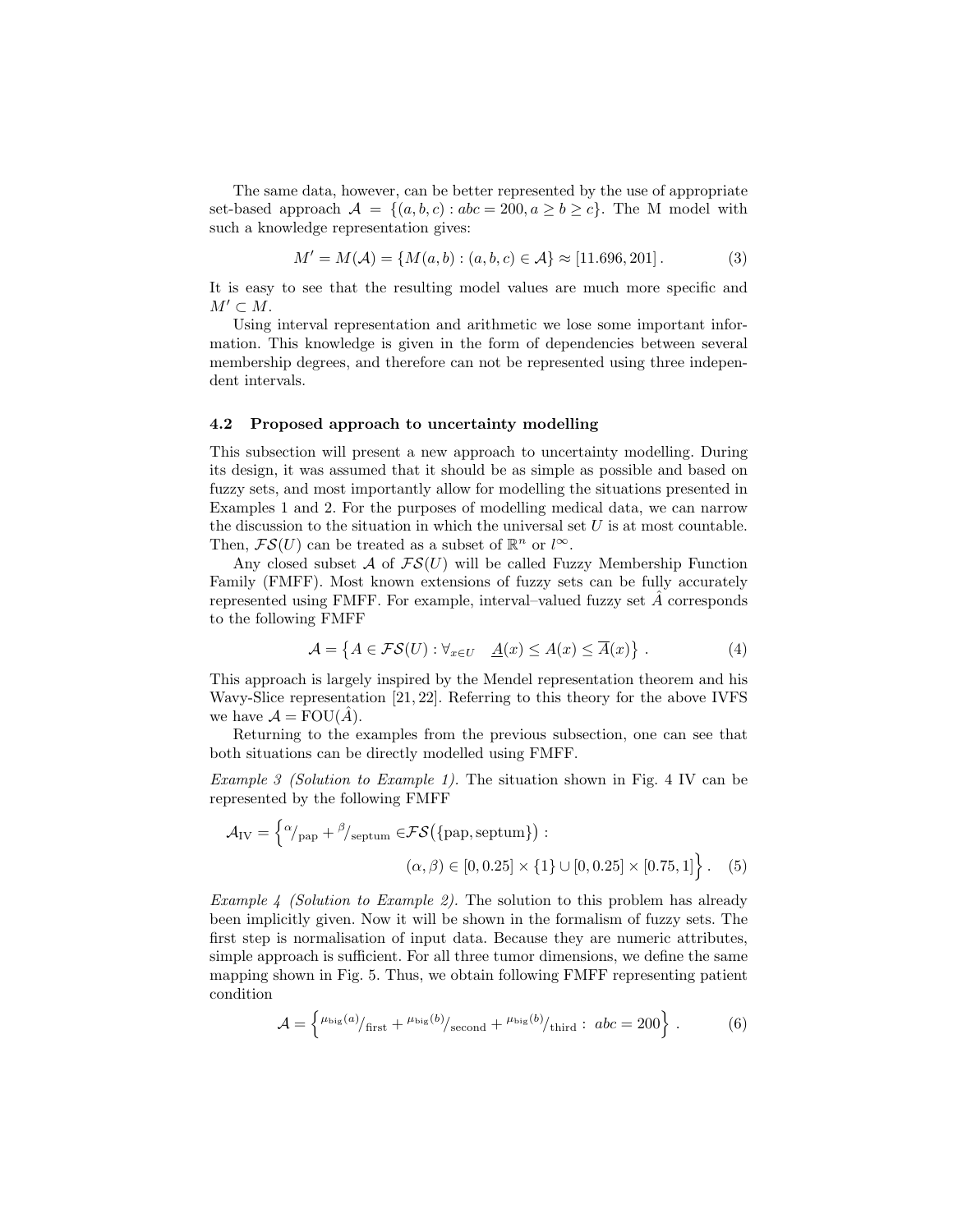

Fig. 5. Linguistic variable used to convert tumor dimensions from Example 4.

Diagnostic model needs to be adapted to handle normalised data

$$
M_{\text{norm}}\left(\mu_{\text{big}}(a)_{\text{first}} + \mu_{\text{big}}(b)_{\text{second}} + \mu_{\text{big}}(b)_{\text{third}}\right) = a + b. \tag{7}
$$

With this model we obtain  $M_{\text{norm}}(\mathcal{A}) = [11.696, 201]$  which is an optimal solution.

### **Definition 1.** Let  $\sim$  be an equivalence relation between FMFF such that

$$
\mathcal{A} \sim \mathcal{B} \iff \forall_{x \in U} \left\{ \mu_A(x) : A \in \mathcal{A} \right\} = \left\{ \mu_B(x) : B \in \mathcal{B} \right\} . \tag{8}
$$

Two FMFF are ∼–equivalent if they have exactly the same membership values for the same elements of the universal set. In accordance with this observation it should not be surprising that the equivalence classes [A]<sup>∼</sup> can be identified with Hesitant Fuzzy Sets.

Remark 1. Hesitant Fuzzy Sets are the smallest extension of fuzzy sets containing all FMFF in which there are no dependencies between the membership degrees of different elements of U.

Since HFS accurately describes the values of membership, ignoring the dependencies, they can be extended with the description of the dependency, gaining much wider data modelling capabilities.

Consider now the situation in which individual membership functions belonging to the FMFF have the weights assigned to them. Weighted FMFF (WFMFF) is defined as

$$
\mathcal{A}^* \subseteq \mathcal{FS}(U) \times [0,1]. \tag{9}
$$

Similarly as before, equivalence relation can be defined.

**Definition 2.** Let  $\sim^*$  be an equivalence relation between WFMFF such that

$$
\mathcal{A}^* \sim^* \mathcal{B}^* \iff \forall_{w \in [0,1]} \forall_{x \in U} \left\{ \mu_A(x) : (A, w) \in \mathcal{A}^* \right\} = \left\{ \mu_B(x) : (B, w) \in \mathcal{B}^* \right\}.
$$
\n(10)

In this case, the equivalence classes  $[\mathcal{A}^*]_{\sim^*}$  can be identified with Type–2 Fuzzy Sets.

Remark 2. Type–2 Fuzzy Sets are the smallest extension of fuzzy sets containing all WFMFF in which there are no dependencies between the membership degrees of different elements of U.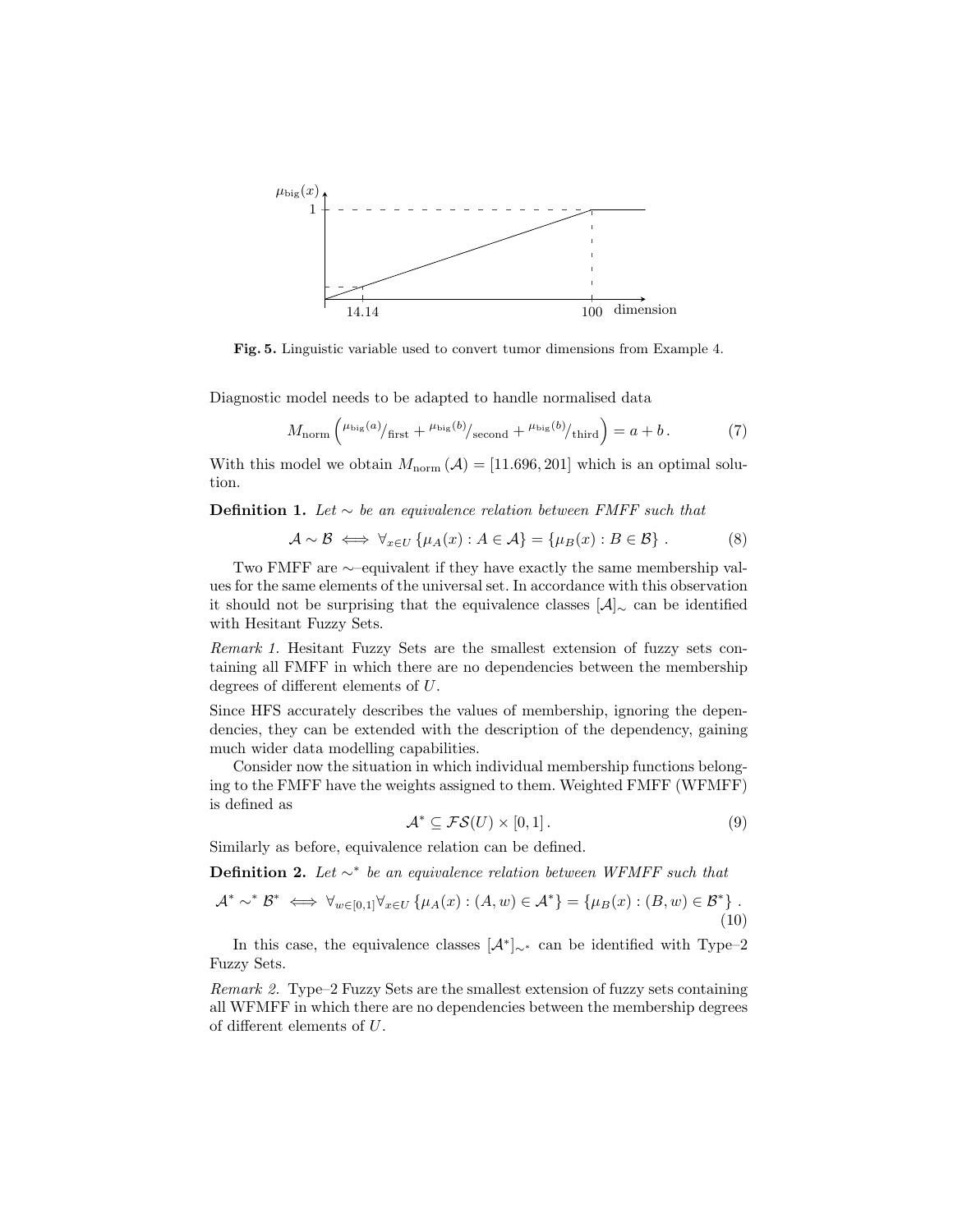#### 4.3 Computational issues

In order for the proposed model to be used in practice, it is necessary to solve computational problems. The model in the proposed form is computationally inefficient at least using classical computation methods. Of course, by applying appropriate restrictions to HFS and representation of dependencies, this task can be reduced to various known computational problems, for example to linear programming, for which there is an effective calculation method. The second approach is to use highly parallel and increasingly accessible computing platforms such as GPGPU (general-purpose computing on graphics processing units) to effectively find satisfactory solutions. The author of this work believes that the combination of these two approaches will allow the construction of computationally efficient models based on FMFF.

# 5 Conclusions and Further Research

The presented results are the starting point for a comprehensive approach to modelling medical data. By defining an unambiguous and uniform interpretation of the patient record as a fuzzy set, further efforts can be focused on the problems of modelling data uncertainty and developing methods of supporting medical diagnostics.

The most important direction of further research, is the research on the effective use of this model in practical computations. However, for this to be possible, at least a few theoretical issues must be solved. It is necessary to examine the theoretical properties of the FMFFs which may be required to simplify computations. Moreover, it is important to solve the problem of additional elements introduced in feature set, which in some cases can increase the computational complexity and even reduce the efficiency [23]. This can be done thought introduction of hierarchical data model. It still needs to be developed formally. There is proposition to use lattice theory and L–Fuzzy Sets to solve this problem. The last step is to reconstruct some operations on FMFFs, important from the practical point of view, such as similarity measures.

# References

- 1. L. A. Zadeh, The concept of a linguistic variable and its application to approximate reasoning—I, Information sciences 8 (3) (1975) 199–249.
- 2. K. Atanassov, Intuitionistic fuzzy sets, Fuzzy Sets and Systems 20 (1986) 87–96.
- 3. K. Atanassov, Intuitionistic fuzzy sets: Theory and Applications, Vol. 35 of Studies in Fuzziness and Soft Computing, Physica-Verlag, Heidelberg, 1999.
- 4. V. Torra, Hesitant fuzzy sets, International Journal of Intelligent Systems 25 (6) (2010) 529–539.
- 5. R. John, Type 2 Fuzzy Sets: An Appraisal of Theory and Applications, International Journal of Uncertainty, Fuzziness and Knowledge-Based Systems 6 (6) (1998) 563–576.